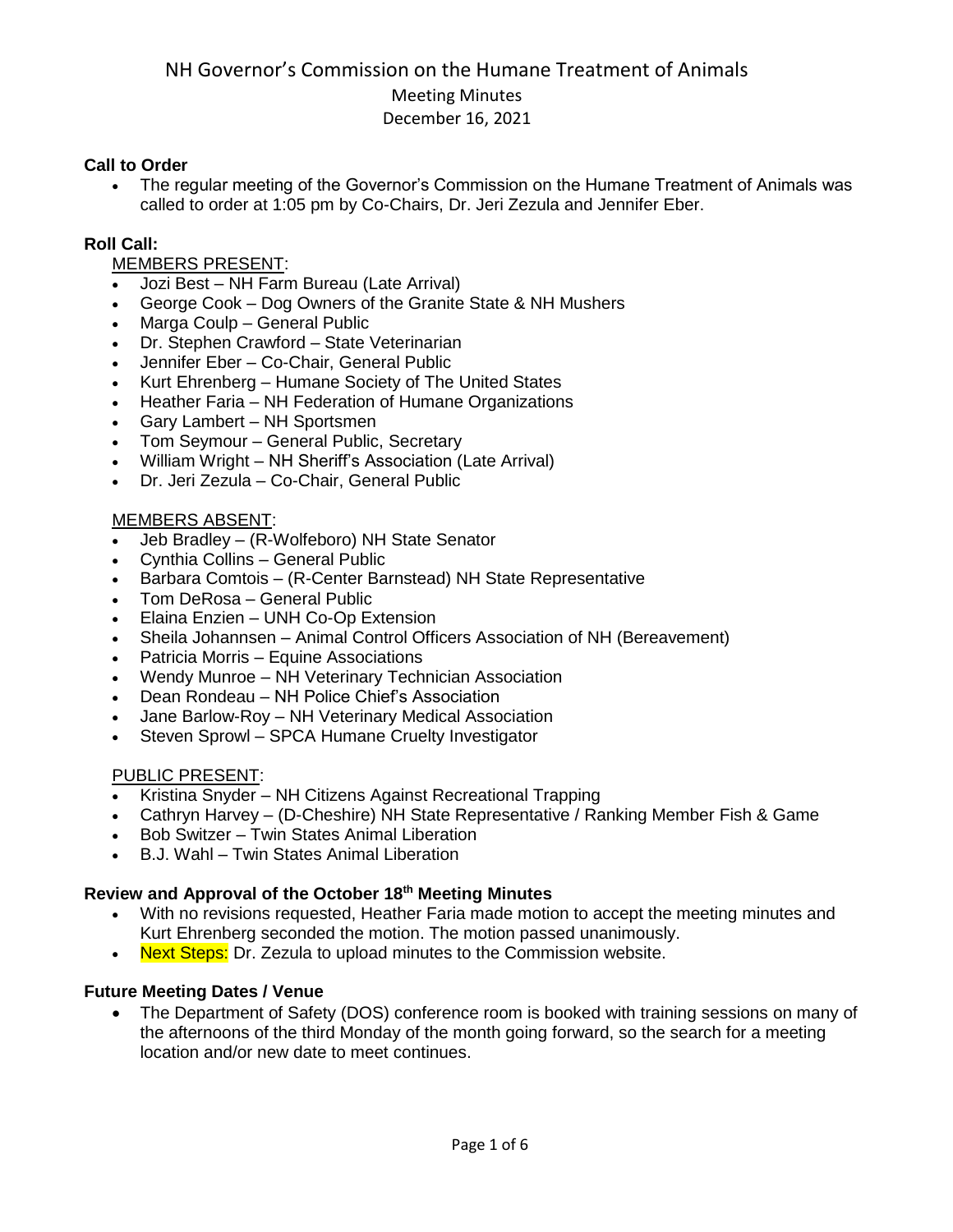- The Commission was reminded that Jozi Best, of the NH Farm Bureau, has a meeting space that we might be able to take advantage of, though the space does not have the equipment needed for remote sessions or call ins. Seating is limited to approximately 20-25.
- The Commission was also reminded of the conference space offered by Sheriff Wright at the Belknap County Sheriff's Office in Laconia, NH. This option does offer remote conference options and can seat approximately 100.
- Most spoke in favor of remaining at the DOS building, if possible. The facility has easy access and plentiful free parking. While the conference room offers ample seating, there remains a question as to what, if any, remote conference options may be available.
- The Commission expressed interest in meeting on Tuesdays, Wednesdays, or Thursdays. Jennifer Eber expressed a conflict with Tuesdays.
- George Cook thought the meeting day should not conflict with the Legislator's upcoming schedule. NH Representative Harvey (guest) advised that the anticipated schedule is likely to encompass Monday through Friday. Dr. Crawford said he had a Medical Board meeting on the third Wednesday each month.
- Discussion finalized Commissioner availability being the second Wednesday, second Thursday, or third Thursday each month.
- Next Steps: Jennifer Eber to (1) gain insight on meeting remote access permissions from the Governor's Office and (2) consult with DOS contact and arrange and advise of the next meeting location and date.

#### **Old Business**

SUBCOMMITTEE ASSIGNMENTS 2021-2022:

- **Subcommittee #1 (Data/Laws):** Current member assignments include Dr. Stephen Crawford, Heather Faria, Sheriff William Wright, and Tom Seymour.
	- $\circ$  Its purpose this year will be to track and update existing data as well as participate, as may be needed, on survey activities.
- **Subcommittee #2 (New Legislation):** Current member assignments include Marga Coulp, Trish Morris, Kurt Ehrenburg, NH Representative Comtois, and NH Senator Bradley.
	- $\circ$  Its purpose this year will be to propose new legislation or revisions to the current laws to ensure/ improve safety and welfare of domestic animals and NH citizens. Of primary importance will be the research into prospective starvation legislation.
- **Subcommittee #3 (ACO Reporting):** Current member assignments include Wendy Munroe, Gary Lambert, Jozi Best, and Steve Sprowl.
	- $\circ$  Jennifer Eber and Wendy Munroe are reviewing what additional information is needed beyond the ACO survey results to determine proposed steps to address ACO authority/laws and possible proposed legislation.
	- $\circ$  Dr. Zezula was not sure how far this may be able to go as the ACO Association needed more organization.
	- o Sheriff Wright mentioned that police certifications are under current review. The review includes consideration of the discontinuance of part-time certification. Such elimination would likely move ACO activities out of the police function and into municipal operations.
	- o Dr. Zezula expressed concerns over the loss of formal training which would increase problems in the field.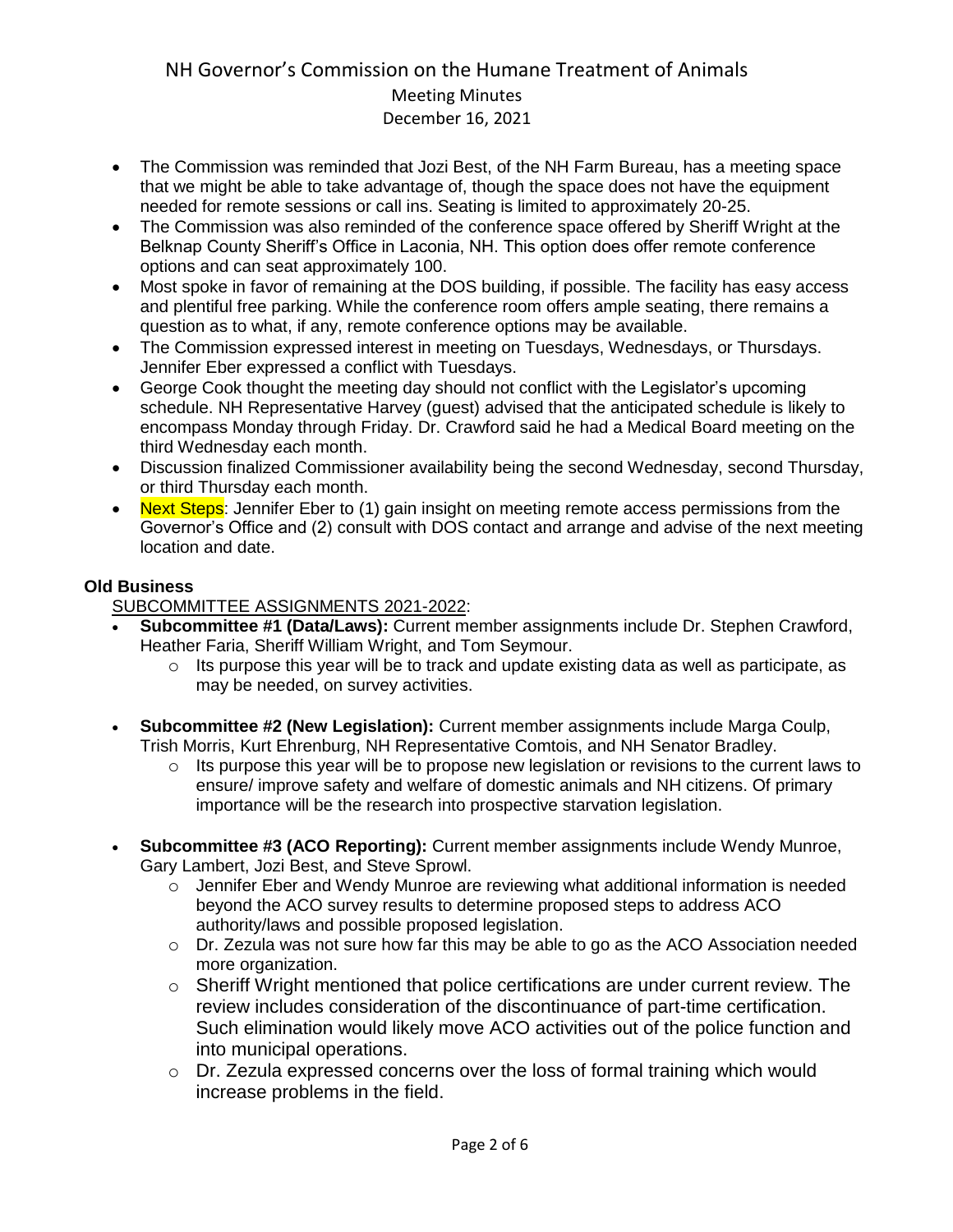- o Dr. Crawford noted that current RSA requires the provision of animal control services, not necessarily requiring an ACO and, perhaps, focus should shift accordingly.
- o Jennifer Eber wondered if this Commission should get involved in determining ACO responsibilities. She further thought that it may be prudent to revise service requirements to include formalized training. She will discuss with Wendy Munroe (Subcommittee Chair)
- o Sheriff Wright said that the entire proposal will hinge on funding. He suggested the Subcommittee investigate how other states handle ACO requirements. He also offered to work with the Subcommittee in this regard.
- **Subcommittee #4 (Training):** Current member assignments include Jozi Best, Cynthia Collins, Sheila Johannesen, Chief Dean Rondeau and Elaina Enzien.
	- $\circ$  This year's effort was not determined where three of the four members were not present.
	- o Dr. Zezula did report that NH Police Standards and Training Council was in the process of posting training documents to its servers which will increase access.
- **Subcommittee #5 (Legislation Tracking):** Current member assignments include Dr. Jane Barlow-Roy, George Cook, and Tom DeRosa,.
	- o George Cook continues to follow legislation. He updates the LSR listing according to changes as LSRs are processed.
- Dr. Zezula and Jennifer Eber reminded the Commission that members may also volunteer to assist other Subcommittees.
- Jennifer Eber offered to provide remote meeting tools to any Subcommittee needing such tools to conduct its work.

# LAW ENFORCEMENT SURVEY

- Dr. Zezula reported that Google forms will be used to conduct the survey. This platform will provide spreadsheet data and charting, as needed. She also advised that Major Marasco will assist by forwarding to law enforcement agencies.
- Jennifer Eber told the Commission that is the final discussion before the survey will be sent to Major Marasco for distribution. Jennifer questioned if the answer selections in Question 4 should be numbered in some fashion. Dr. Crawford agreed. Discussion on whether it would help to obtain more uniform responses to add numbers. Heather Faria voiced concern that adding numbers would detract from obtaining general information about how widespread animal cruelty is within New Hampshire.
- Jozi Best posed questions clarifying the intent of the survey. She felt the survey was geared towards collecting the viewpoint of law enforcement officers. This view was afformed by multiple Commission members. Jozi also asked if the survey could be sent to other organizations for input. Heather Faria felt it could, though law enforcement is the best place to start. Marga Coulp also felt it could be configured for use with other organizations. Jennifer Eber said this could be included in future agenda discussion items.
- George Cook suggested changing questions to focus on the 2021 timeframe as this would provide the most current and relevant data. Sheriff Wright agreed, especially concerning law enforcement. The Sheriff felt this would help determine if agencies are reporting sufficiently to illustrate a true full picture. The Sheriff also said that ACOs tend to provide more investigative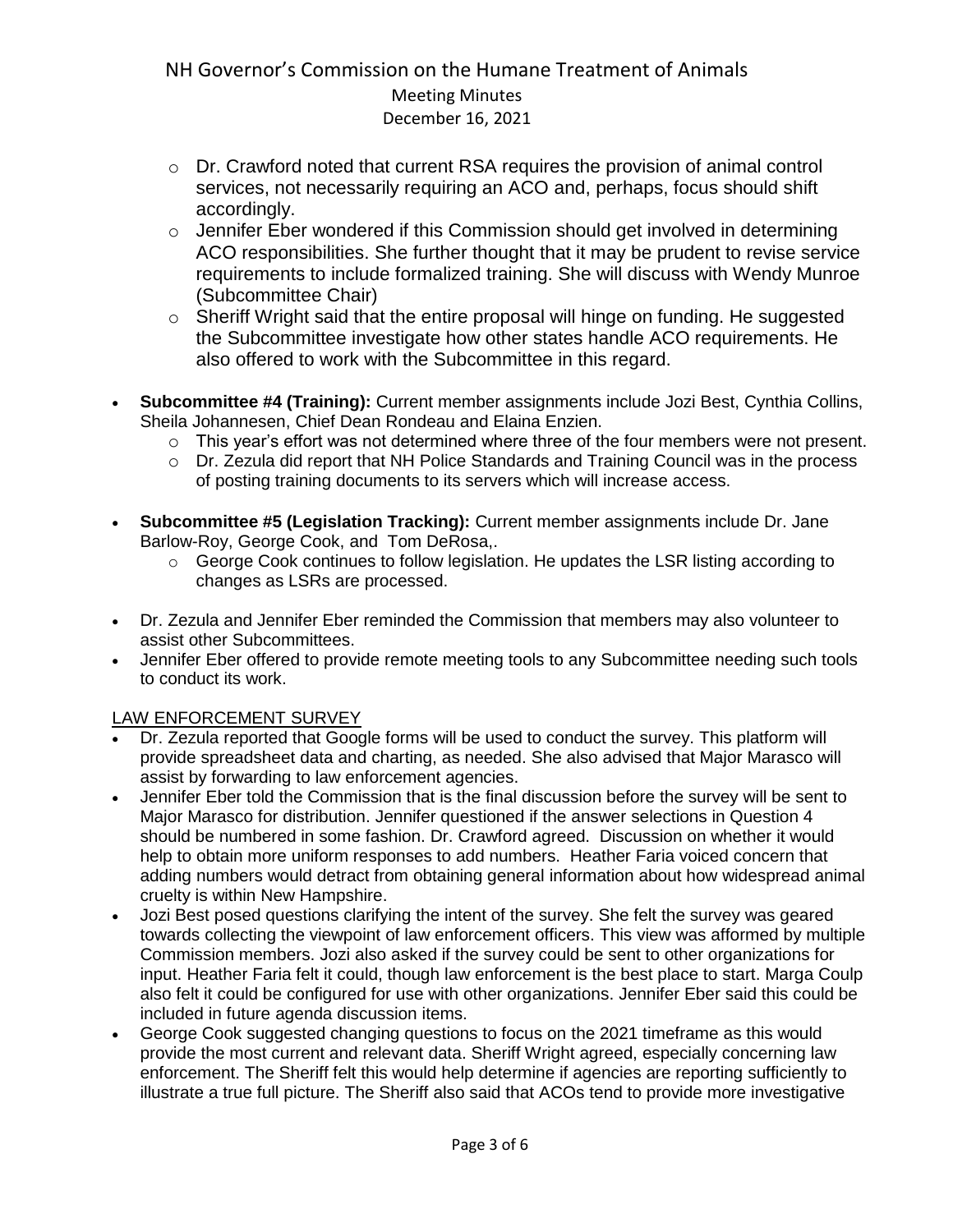functions post incident than law enforcement officers. Sheriff Wright also mentioned that changes under consideration by the NH Police Standards and Training Council include the possibility of eliminating part-time certifications. This would heavily impact police departments and their use of officers for ACO activity, pushing many to consider civilian ACO agents.

#### NH NIBRS CUSTOM REPORTS

 Dr. Zezula informed the Commission that Major Marasco offered to provide more detailed specific reporting of NIBRS data delineating incidents by location. Heather Faria asked if we were going beyond the authorizations granted by the Executive Order. Dr. Zezula said we were not and that this detailed specific reporting would provide the Commission with more useful information and, thus, greater options.

#### LSR: ADDING STARVATION TO CRUELTY LAW

- Dr. Zezula noted the Commission has gained permission from the Governor's Office to pursue adding starvation to animal cruelty laws. She said there have been several cases lately. Commission members have provided examples of state law from other states for review. She also mentioned that the Commission will need to seek a legislative sponsor for the proposed bill. Dr. Zezula questioned what legislation starvation should be placed in and asked Subcommittee #2 to review. Kurt Ehrenburg said he would take the information to the subcommittee chair and have the subcommittee begin working on a proposal.
- Jozi Best asked if we could include mutilation as an additional issue to consider, though some consider ear tags, tattoos, and micro-chips as mutilation. Dr. Zezula reminded all that we would need permission from the Governor to consider.. Jennifer Eber asked Jozi Best if there have been cases involving mutilation to which Jozi said that she was no aware of one. Jozi asked what needs to be done for the Commission to pursue. Dr. Zezula said the Commission was not in a place to pursue, but the Farm Bureau certainly could on its own. Jennifer Eber said it could be placed on future agenda items for discussion and if the Commission feels this should be addressed, it can then be submitted to the Governor for approval. However, she remined everyone, this legislative session submission timeframe has passed. George Cook concurred saying this subject was discussed last year in the form of ear cropping and tail docking, so it may well return for the next session.

#### $\bullet$ **New Business**

# FALL LSR UPDATES & 2021 RETAINED BILLS

- George Cook led the discussion. The following is a breakdown of Commission's position on LSR listing:
- *MONITOR*
	- o HB1066 (Animal Health Aspects of Cyanobacteria Blooms)
	- o HB1186 (Companion Animals During States of Emergency)
	- o HB1004 (Failure to Provide Info After Animal Injury)
	- o HB1433 (Penalties for Poisoning of Dogs)
	- o HB1226 (Prohibiting Declawing of Cats)
	- o HB 1340 (Domestic Violence)
	- o HB1107 (Renting or Leasing to Pet Owners)
	- o SB202 (Prohibiting Sale of Cosmetics Tested on Animals)
	- o SB368 (Animal Vending Licensing)
- *DELETE*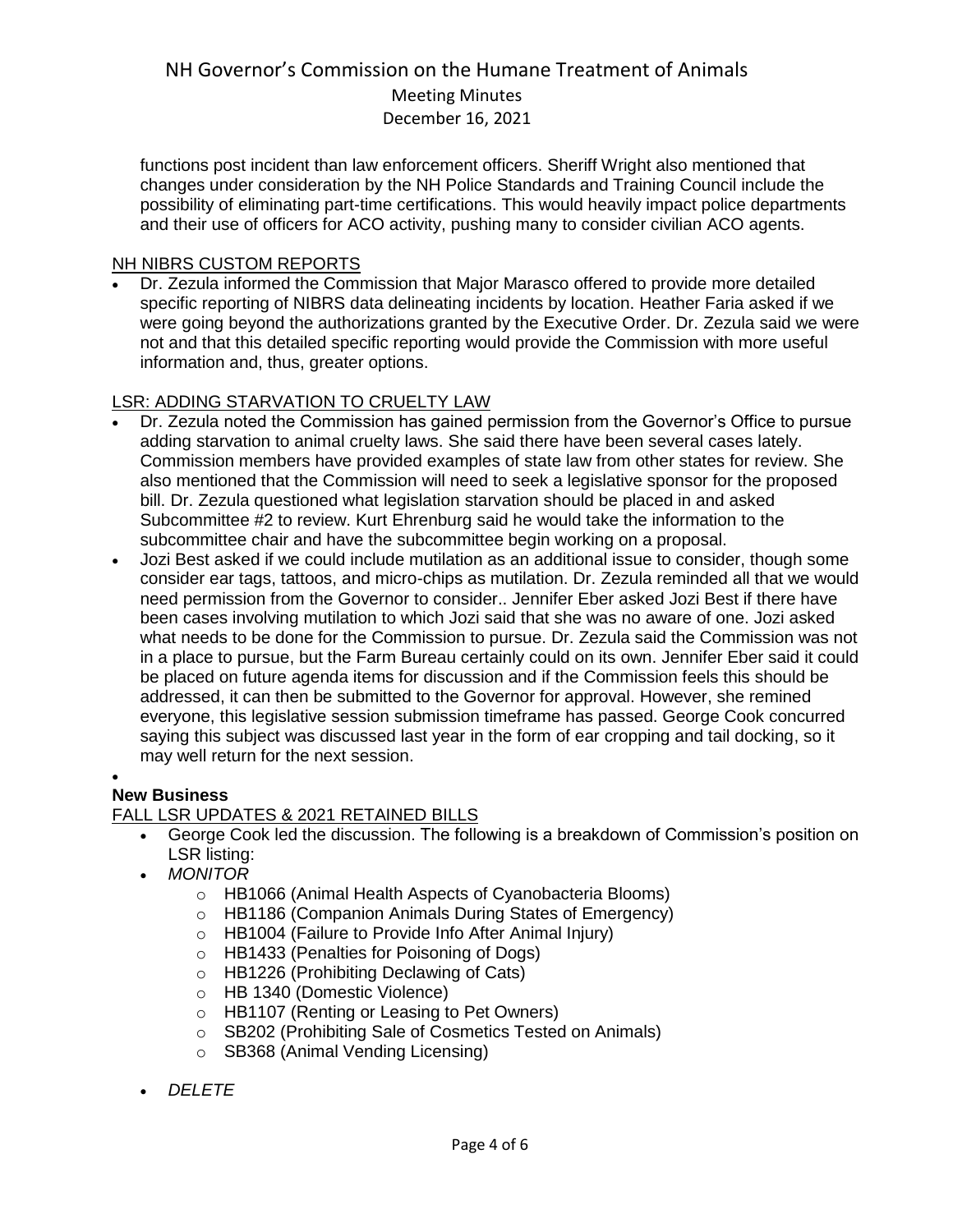# December 16, 2021

- o HB1091 (Search Warrants / Fish & Game)
- o HB1299 (Appeal Process for Denial of Permits / Fish & Game)
- o HB1201 (Damage by Bears)
- $\circ$  (HB) LSR 2022-22466 & LSR2022-2472 (Relative to Guardianship)
- o HB1103 (Assets in Divorce Proceeding)
- o HB1235 (Compensation Paid to Crime Victims)
- o HB1308 Prohibits the Use of Rabbits for Dog Training
- o HB1471 (Eliminate Single Use Plastic Carry-Out Bags)
- *RETAINED BILLS*
	- o Retained bills are still pending.
	- George Cook will update the LSR list and redistribute.
- With legislative committee hearings beginning on January 3<sup>rd</sup>, Jennifer Eber was concerned about gaining permission to testify from the Governor's Office. Representative Comtois said the committees would be up and running on January  $10<sup>th</sup>$  and the General Session will begin on January  $6<sup>th</sup>$  and  $7<sup>th</sup>$ . Kurt Ehrenburg suggested referencing the online digital calendar to track timelines as they are set. Jennifer Eber agreed the Commission needs to watch closely so that opportunities to testify are not missed. Heather Faria mentioned, and George Cook agreed, that we are still at the very beginning of this process and many other opportunities would be available. Kurt Ehrenburg also agreed but suggested that testifying at the hearings is always best, provided the Governor's Office and time permits.

#### CRUELTY CASES:

- The case opened in Franklin District Court on December 13<sup>th</sup> at 1:30pm. The defendant failed to appear despite speaking with his lawyer that morning regarding this hearing. It was later learned that the defendant went to the NH Superior Court in Concord instead of the Franklin District Court. The judge elected to NOT issue a bench warrant where the defendant has been in regular contact with his attorney. A plea and sentencing hearing was then scheduled for January 21, 2022 at 11:30 AM and will be held in person (in person hearing subject to change).
- The prosecutor had offered him to plea guilty to the cruelty charge as a class A misdemeanor with suspended time, payment of the shelter fees, and several conditions related to the ongoing care of the dogs.
- Next Steps: Tom Seymour to monitor developments and report.

#### COMMISSION CORRESPONDENCE

- Dr. Zezula and Jennifer Eber led a discussion on recent correspondence received for the Commission.
- A complaint was submitted regarding the lack of adequate housing for horses at a location in Claremont. The complainant was notified that the Commission does not possess enforcement authority and suggested other reporting methods.
- A complaint was submitted regarding the lack of proper care given to pigs. The complainant was notified that the Commission does not possess enforcement authority, provided NH Cooperative Extension Information Sheets and suggested other reporting methods
- A complaint was submitted requesting complaint information regarding a breeder in the Dover area. However, the complainant was referred to police department and NHAMF.